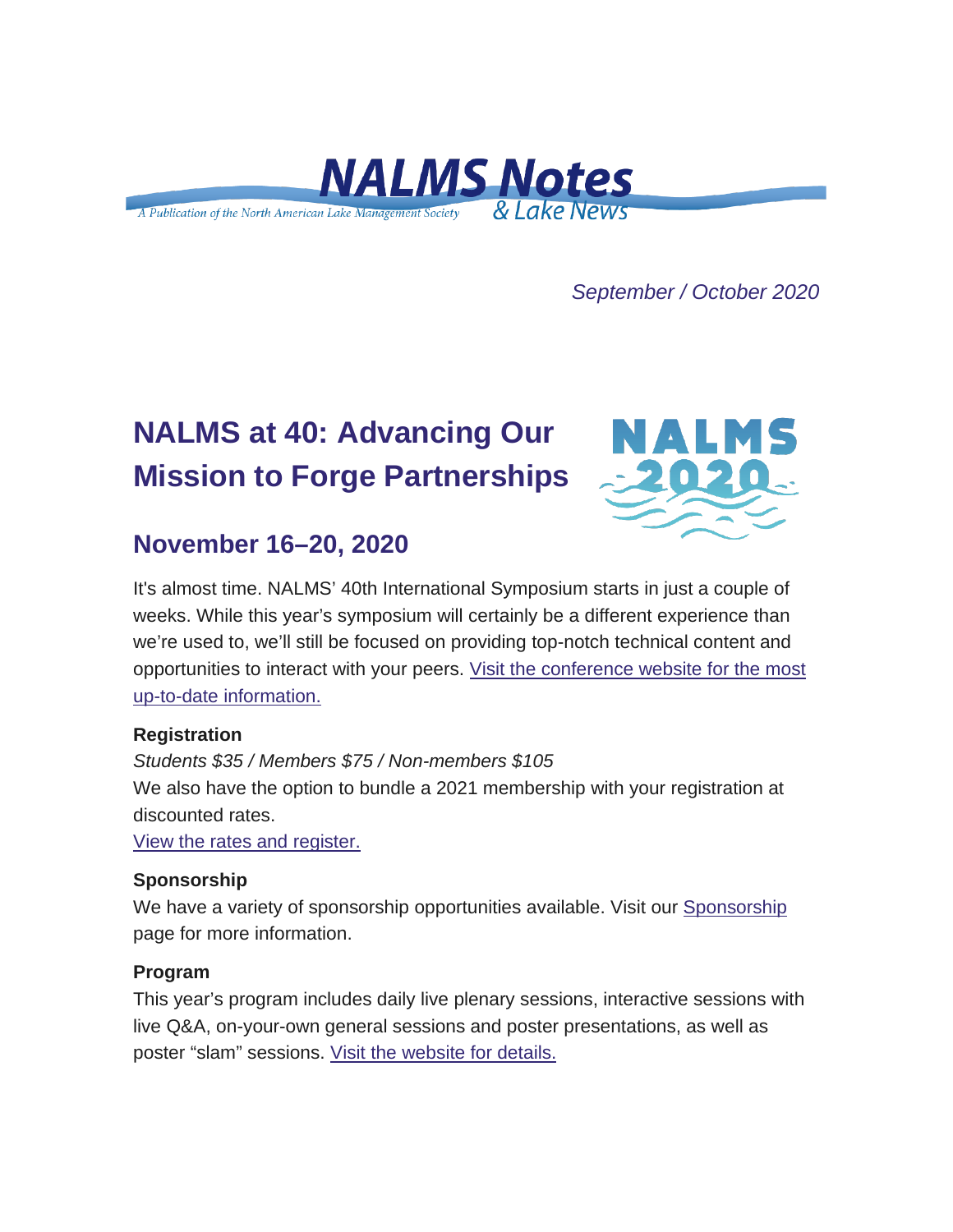### **Workshops**

We are offering a variety of workshops on Monday, November 16 and Friday, November 20. You do not need to register for the symposium to register for a workshop. Visit the website for details.

### **Virtual Clean Lakes Classic 5K Run/Walk**

Join NALMS for a special Clean Lakes Classic celebrating our 40th anniversary year! We have decided to rework our traditional run format to take advantage of both the virtual format and our anniversary. In celebration of 40 years of NALMS, we are expanding to offer 3 different event lengths (this is not your typical 5K!): 4.0 km, 4.0 miles, and 40 km. **Entry is free** and you don't have to be registered for the symposium to participate. [Register now!](https://urldefense.com/v3/__https:/nalms.us11.list-manage.com/track/click?u=dea191c828e06b171edfc6fe6&id=e2f1605596&e=d5d3c21044__;!!HXCxUKc!jLWSOUJL1H9O2QZ7rSTv9F2ZIckE55Bb3HeiitJBJZPeO2139kD4p68AtpEfwhvS$)

### **NALMS 2020 Merch**

You can purchase a variety of NALMS 2020 merchandise through our [new online](https://urldefense.com/v3/__https:/nalms.us11.list-manage.com/track/click?u=dea191c828e06b171edfc6fe6&id=bd87459d2a&e=d5d3c21044__;!!HXCxUKc!jLWSOUJL1H9O2QZ7rSTv9F2ZIckE55Bb3HeiitJBJZPeO2139kD4p68Atmes6LFN$)  [store.](https://urldefense.com/v3/__https:/nalms.us11.list-manage.com/track/click?u=dea191c828e06b171edfc6fe6&id=bd87459d2a&e=d5d3c21044__;!!HXCxUKc!jLWSOUJL1H9O2QZ7rSTv9F2ZIckE55Bb3HeiitJBJZPeO2139kD4p68Atmes6LFN$)

## **President's Message**

*Perry Thomas, NALMS President*

As we turn the corner into November, NALMS looks forward to a unique Symposium experience. NALMS' staff and planning committee members are hard at work creating a conference that includes important elements of past NALMS Symposia while taking advantage of new opportunities offered by an online venue.

Yesterday, one of our partners asked whether we're still holding a silent auction now that we've gone virtual. Yes! The auction will be held online during the week of the Symposium. As always, proceeds will benefit students.

Liz Favot, NALMS Student Director, reports, "This



*A scene from the 2019 NALMS silent auction. Meg Modley models a shawl, designed and handmade by Angela Shambaugh (right).*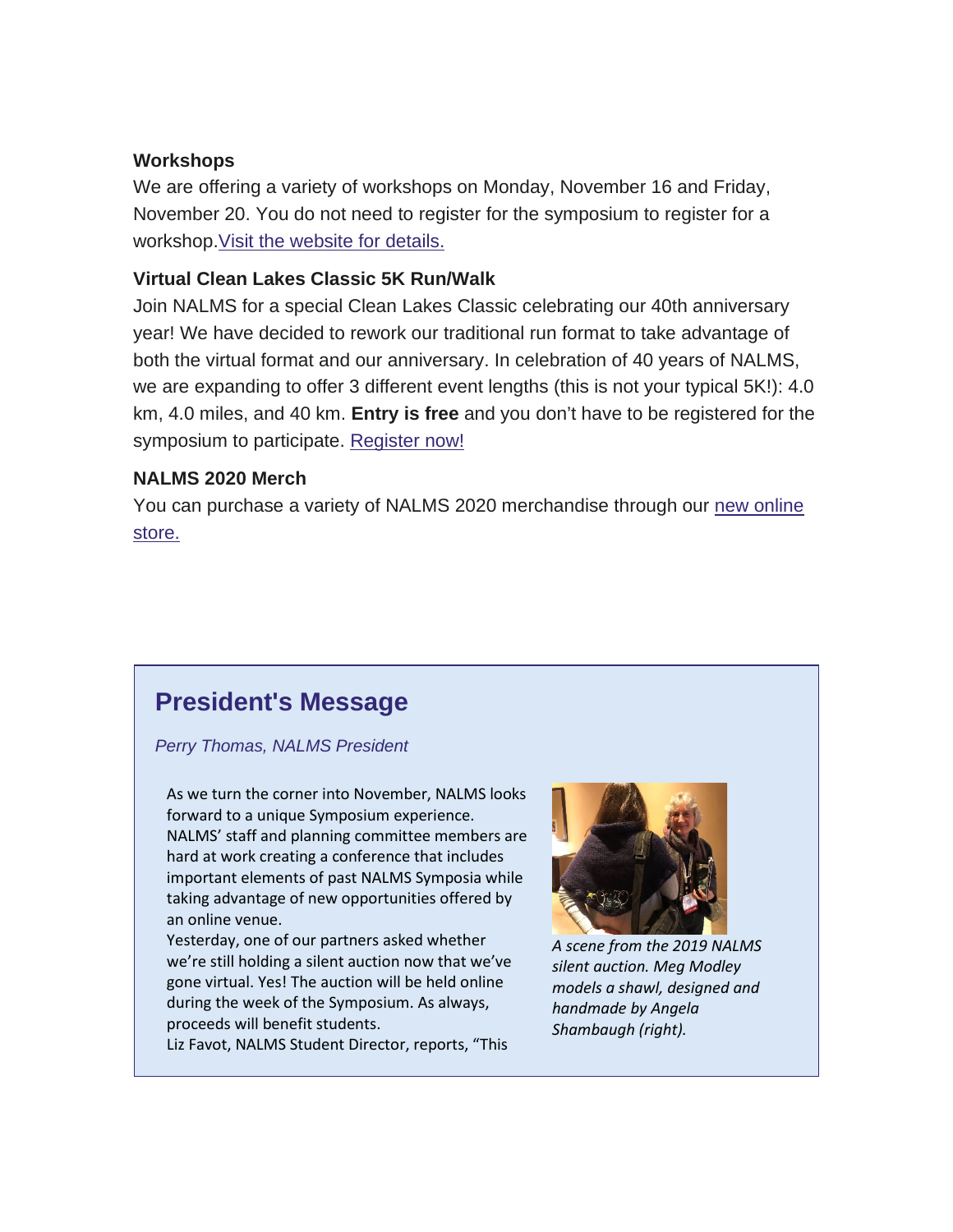year, for our first virtual conference and our 40<sup>th</sup> anniversary, we have received over 50 student abstracts and are hoping to fundraise enough to cover registration fees for all students interested in participating."

To contribute a silent auction item, contact Liz [\(student@nalms.org\)](mailto:student@nalms.org) or the NALMS Office at [info@nalms.org.](mailto:info@nalms.org)



## **Happy 40th Anniversary, NALMS!**

NALMS was founded 40 years ago as an organization with membership open to both professionals and citizens interested in applied lake management, while other organizations focused on either one or the other. This unique niche is reflected in our mission: to forge partnerships among citizens, scientists, and professionals to foster the management and protection of lakes and reservoirs … for today and tomorrow.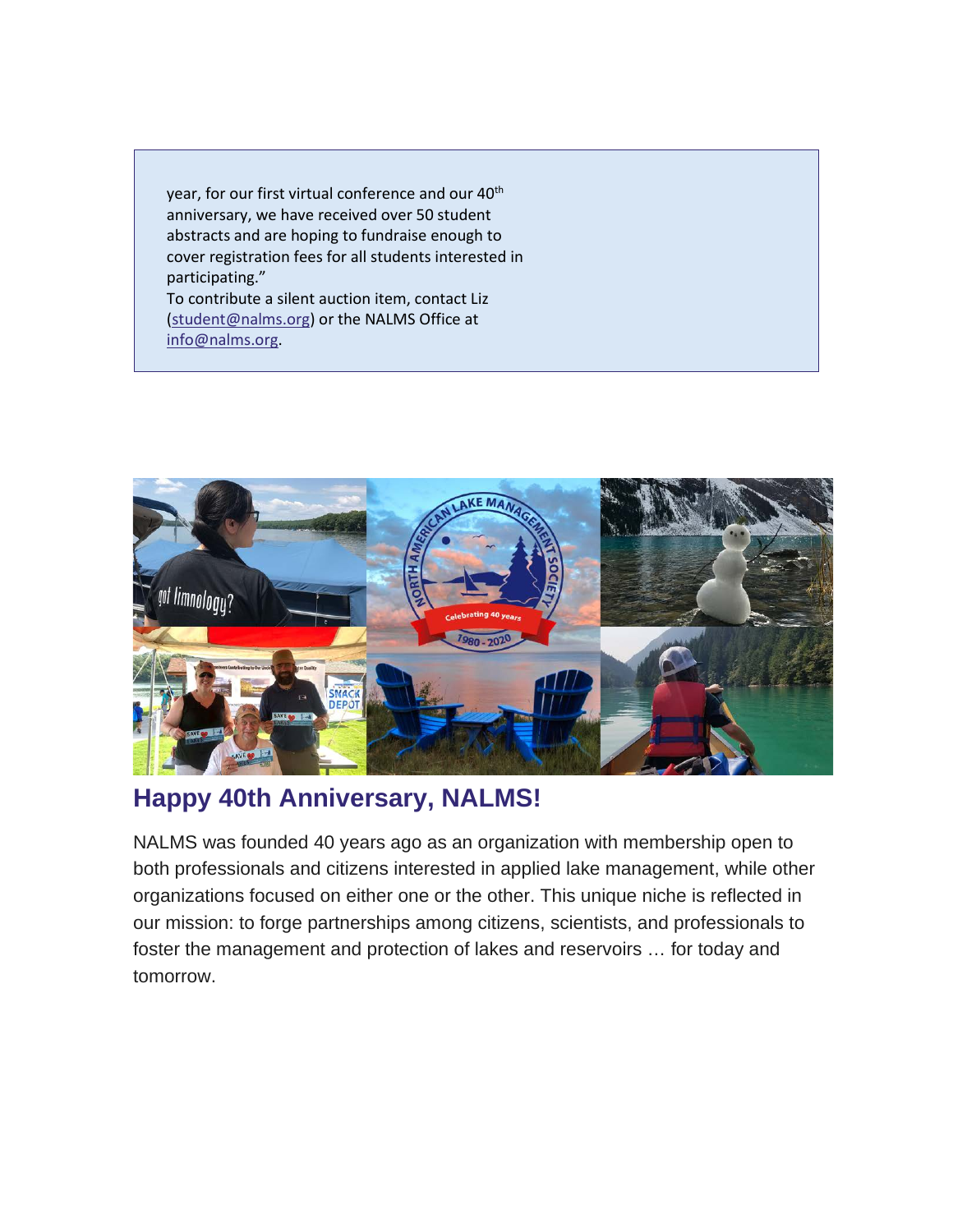**Thank you to our members**, those new, those who have been with us for years, and those there at the start, as well as our partners, supporters, conference attendees, program participants, and all of you reading this message.

*Here's to the next forty years!*

[You can help keep us going another 40 years by chipping in \\$40](https://urldefense.com/v3/__https:/nalms.us11.list-manage.com/track/click?u=dea191c828e06b171edfc6fe6&id=8c214c14ce&e=d5d3c21044__;!!HXCxUKc!jLWSOUJL1H9O2QZ7rSTv9F2ZIckE55Bb3HeiitJBJZPeO2139kD4p68Ati2-fGsp$) (or any amount) to help fund our important programs. Thank you for your support!

[Celebrate NALMS' 40th anniversary with merchandise from our online store.](https://urldefense.com/v3/__https:/nalms.us11.list-manage.com/track/click?u=dea191c828e06b171edfc6fe6&id=5286862502&e=d5d3c21044__;!!HXCxUKc!jLWSOUJL1H9O2QZ7rSTv9F2ZIckE55Bb3HeiitJBJZPeO2139kD4p68AtpCBTLlL$)



## **Lake Photo of the Month**

*Banks of the Shire, Hobbiton Lake, New Zealand* by Tracey Burton

Tracey's photo received the Editor's Choice Award in the 2019 NALMS Photo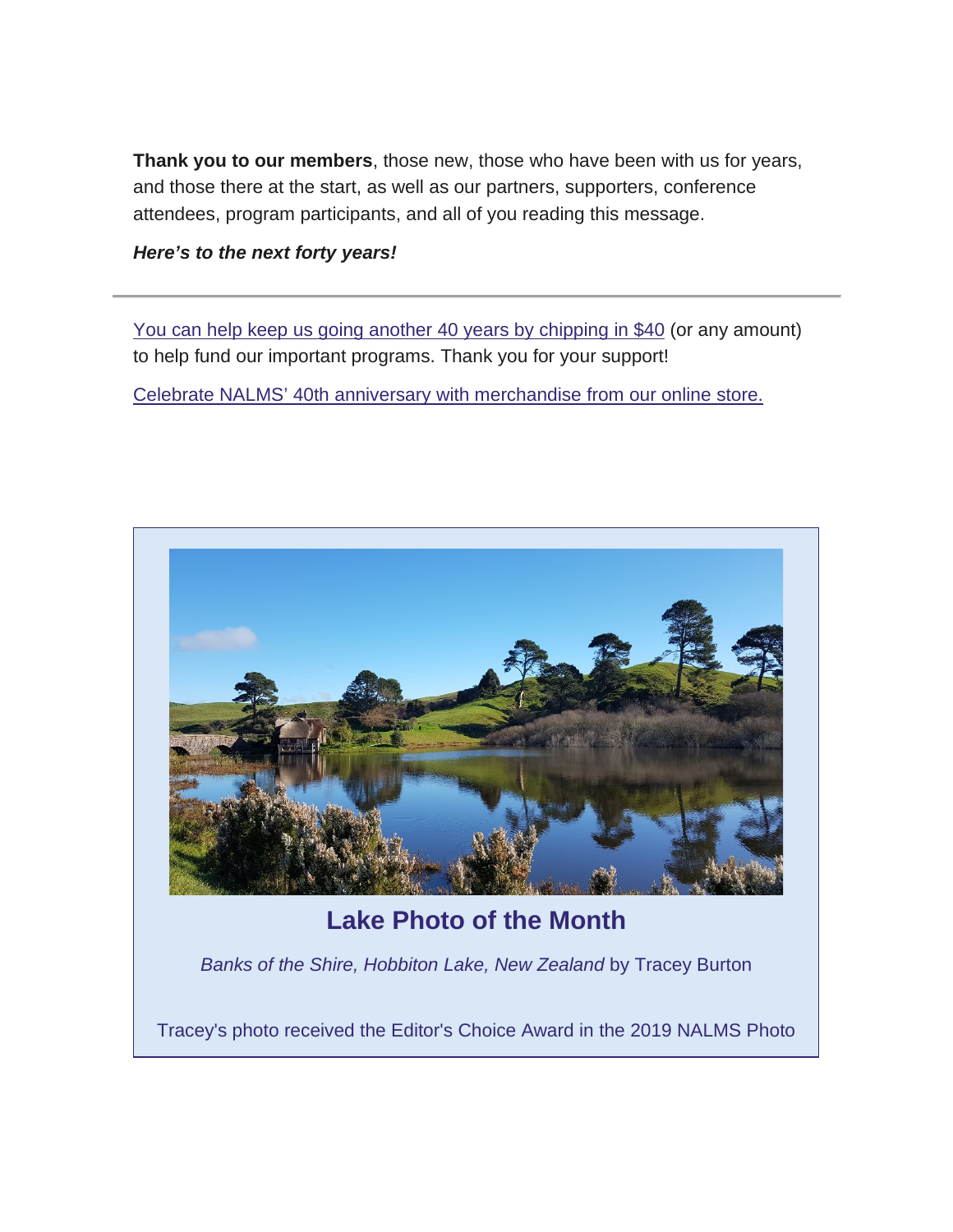Contest held at the Burlington Symposium. The 2020 contest will be held online as part of the 2020 NALMS Symposium.

## Not a NALMS Member? It's Easy to Become One. Join Today!



Thanks to a recent upgrade to our payment systems, we can now accept recurring donation payments. In addition to a one-time donation, you can have donations charged to your credit card monthly, quarterly, semi-annually, or annually.

**[NALMS Now Accepts Recurring Donations](https://urldefense.com/v3/__https:/nalms.us11.list-manage.com/track/click?u=dea191c828e06b171edfc6fe6&id=b3b34bf4d9&e=d5d3c21044__;!!HXCxUKc!jLWSOUJL1H9O2QZ7rSTv9F2ZIckE55Bb3HeiitJBJZPeO2139kD4p68AtqYVoIdQ$)**

# **Partnerships**

## **[World's Leading Aquatic Scientific Societies Urgently Call for Cuts to](https://urldefense.com/v3/__https:/nalms.us11.list-manage.com/track/click?u=dea191c828e06b171edfc6fe6&id=1a66dd1676&e=d5d3c21044__;!!HXCxUKc!jLWSOUJL1H9O2QZ7rSTv9F2ZIckE55Bb3HeiitJBJZPeO2139kD4p68Atr_V5-mv$)  [Global Greenhouse Gas Emissions](https://urldefense.com/v3/__https:/nalms.us11.list-manage.com/track/click?u=dea191c828e06b171edfc6fe6&id=1a66dd1676&e=d5d3c21044__;!!HXCxUKc!jLWSOUJL1H9O2QZ7rSTv9F2ZIckE55Bb3HeiitJBJZPeO2139kD4p68Atr_V5-mv$)**

In an [unprecedented statement,](https://urldefense.com/v3/__https:/nalms.us11.list-manage.com/track/click?u=dea191c828e06b171edfc6fe6&id=2410dbdb7e&e=d5d3c21044__;!!HXCxUKc!jLWSOUJL1H9O2QZ7rSTv9F2ZIckE55Bb3HeiitJBJZPeO2139kD4p68AttF5vlkZ$) NALMS joined forces with 111 aquatic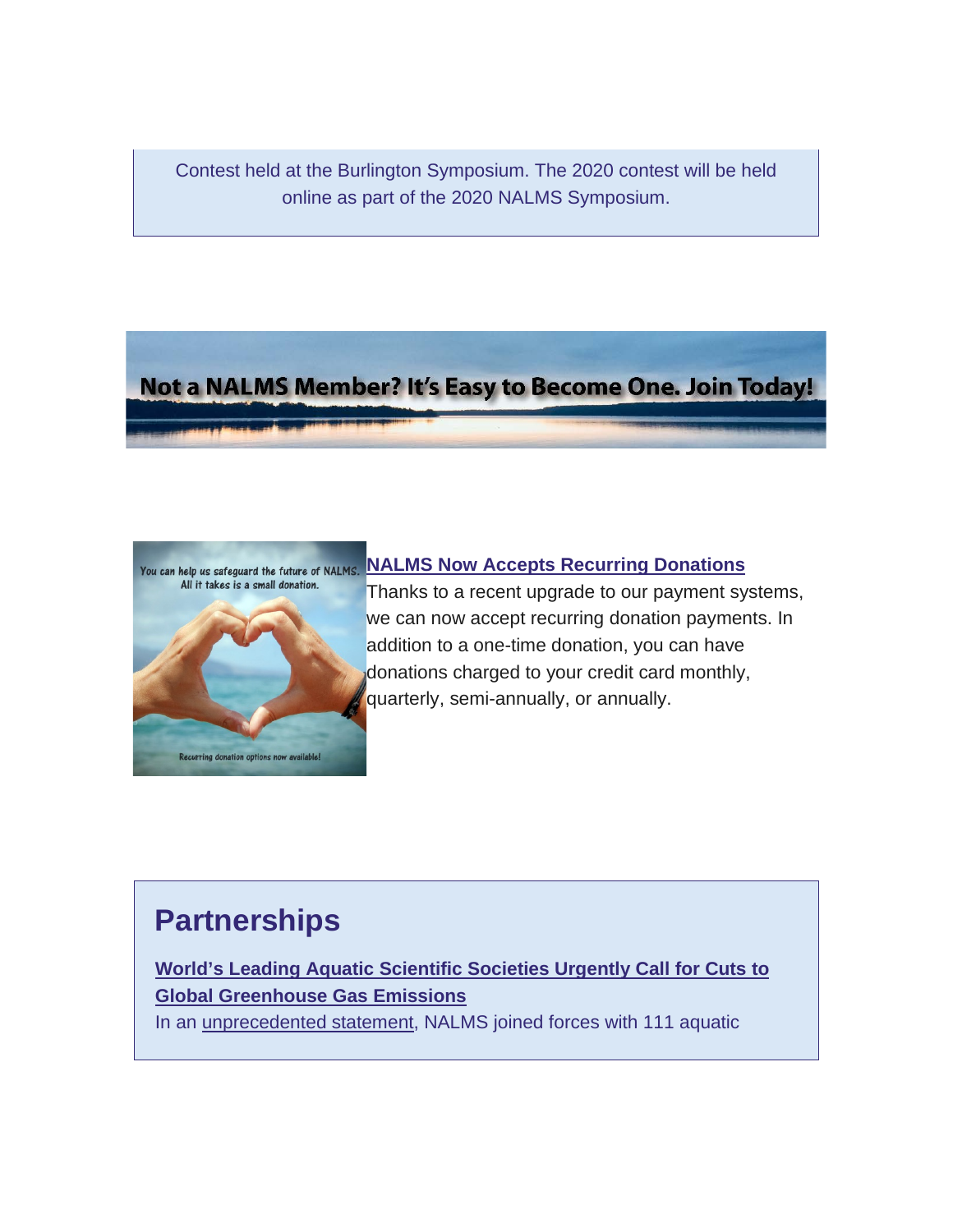scientific societies representing more than 80,000 scientists across the world to sound a climate change alarm. The societies call for drastically curtailed global greenhouse gas emissions to avoid the worst impacts of man-made climate change to fish and aquatic ecosystems. Unless urgent action is taken to reduce emissions, scientists predict catastrophic impacts to commercial, recreational, and subsistence fisheries and human health and global economies.

#### **University of Minnesota**

NALMS member Chuck Becker reports that a team of researchers at the University of Minnesota's St. Anthony Falls Laboratory completed fieldwork this week for an initial study of how recreational watercraft affect lakes and shorelines. To learn more, or to support this crowd-funded project, visit the **[SAFL Healthy Waters Initiative website.](https://urldefense.com/v3/__https:/nalms.us11.list-manage.com/track/click?u=dea191c828e06b171edfc6fe6&id=2bbdffcbef&e=d5d3c21044__;!!HXCxUKc!jLWSOUJL1H9O2QZ7rSTv9F2ZIckE55Bb3HeiitJBJZPeO2139kD4p68AtjfnRuM_$)** 

# Morth American Lake Management Society<br>AKELINE A publication of the

### **Call for Articles – LakeLine Spring 2021 Issue**

For the spring issue of LakeLine, we would like to highlight some of the "life in lakes." To that end, we are looking for articles that focus on a particular algal or zooplankton species or community assemblage, freshwater jellyfish, bryozoans, fish species, water mites, plant species, and/or macroinvertebrate species. If you have knowledge or experience with any one of these living parts of lakes, please consider submitting an article for the spring issue, so that we can all learn more about the life in lakes. Articles can be up to 2000 words and include photos and graphics. Consider including co-authors to divvy up the work! Articles are due by March 14th, and can be emailed to [LakeLine@nalms.org.](mailto:LakeLine@nalms.org)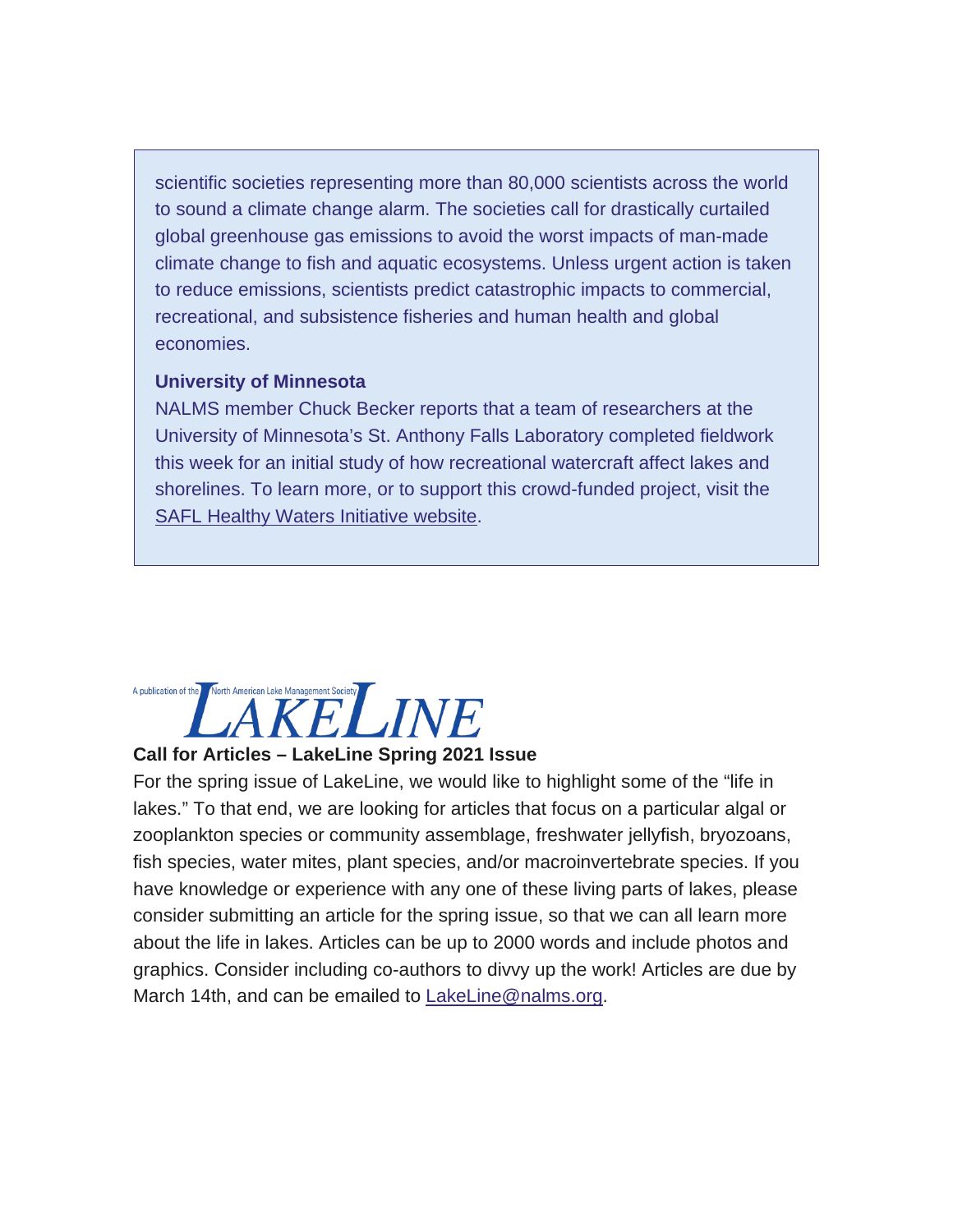

### **NALMS Annual Membership Meeting**

Due to COVID-19, this year's membership meeting will be held online in conjunction with the 2020 symposium on Thursday, November 19 at 5:30 pm EST. *You do not have to register for the symposium to attend the membership meeting.* Members will receive details by email on how to participate.



## **Conferences & Events**

### **[NCLMS 2020 Fall Conference](https://urldefense.com/v3/__https:/nalms.us11.list-manage.com/track/click?u=dea191c828e06b171edfc6fe6&id=809732b313&e=d5d3c21044__;!!HXCxUKc!jLWSOUJL1H9O2QZ7rSTv9F2ZIckE55Bb3HeiitJBJZPeO2139kD4p68AtkEHoKYK$)**

North Carolina Lake Management Society November 10, 2020 @ 1:00 pm EST // Online

 **[Workshop: Introduction to Statistical Analysis and Machine](https://urldefense.com/v3/__https:/nalms.us11.list-manage.com/track/click?u=dea191c828e06b171edfc6fe6&id=f8ee8bc089&e=d5d3c21044__;!!HXCxUKc!jLWSOUJL1H9O2QZ7rSTv9F2ZIckE55Bb3HeiitJBJZPeO2139kD4p68AtjgEqbeB$)  [Learning](https://urldefense.com/v3/__https:/nalms.us11.list-manage.com/track/click?u=dea191c828e06b171edfc6fe6&id=f8ee8bc089&e=d5d3c21044__;!!HXCxUKc!jLWSOUJL1H9O2QZ7rSTv9F2ZIckE55Bb3HeiitJBJZPeO2139kD4p68AtjgEqbeB$) in R**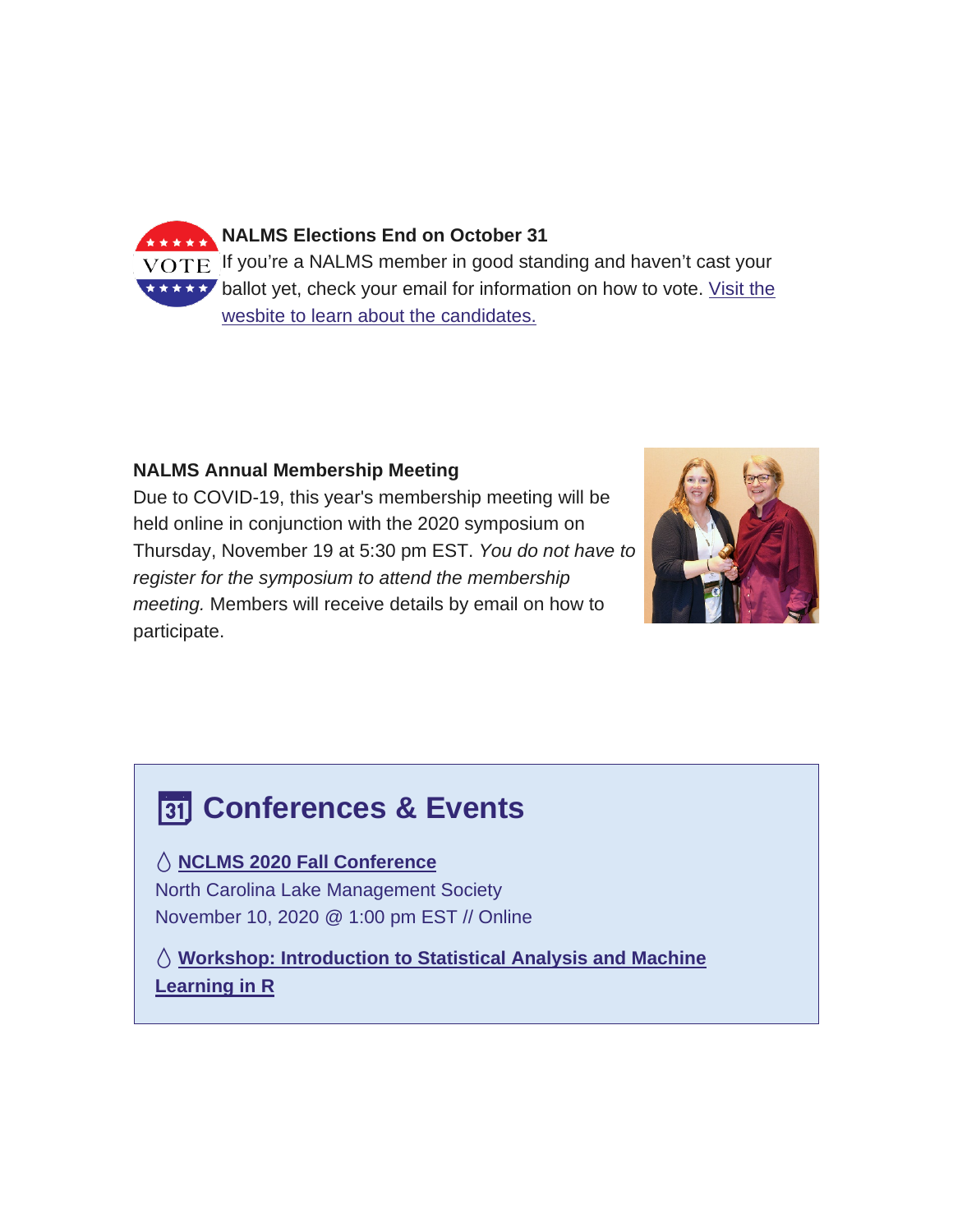Florida Lake Management Society November 13, 2020 @ 8:30 am EST // Online

**[22nd Annual NEAPMS Conference](https://urldefense.com/v3/__https:/nalms.us11.list-manage.com/track/click?u=dea191c828e06b171edfc6fe6&id=3cdf50da19&e=d5d3c21044__;!!HXCxUKc!jLWSOUJL1H9O2QZ7rSTv9F2ZIckE55Bb3HeiitJBJZPeO2139kD4p68AthL9bmCU$)** Northeast Aquatic Plant Management Society January 12–14, 2021 // Online

**[Society of Lake Management Professionals 2021 Summit](https://urldefense.com/v3/__https:/nalms.us11.list-manage.com/track/click?u=dea191c828e06b171edfc6fe6&id=8f2ea9e0b4&e=d5d3c21044__;!!HXCxUKc!jLWSOUJL1H9O2QZ7rSTv9F2ZIckE55Bb3HeiitJBJZPeO2139kD4p68Atnj_B0zH$)** January 25–28, 2021 // Savannah, Georgia

 **[36th Annual ILMA-Lakes Conference](https://urldefense.com/v3/__https:/nalms.us11.list-manage.com/track/click?u=dea191c828e06b171edfc6fe6&id=e7738b4756&e=d5d3c21044__;!!HXCxUKc!jLWSOUJL1H9O2QZ7rSTv9F2ZIckE55Bb3HeiitJBJZPeO2139kD4p68AtknBgTD7$)** Illinois Lake Management Association

March 10–13, 2021 // Gurnee, Illinois

 $\Diamond$  = NALMS Affiliate Organization

Let us know what your NALMS Affiliate Organization is up to and we'll share it *in an upcoming issue of* NALMS Notes.

- *[Email the details to us.](mailto:NALMSNotes@nalms.org)*
- *[Don't forget to add your event to our online calendar of events.](https://urldefense.com/v3/__https:/nalms.us11.list-manage.com/track/click?u=dea191c828e06b171edfc6fe6&id=e614543b7a&e=d5d3c21044__;!!HXCxUKc!jLWSOUJL1H9O2QZ7rSTv9F2ZIckE55Bb3HeiitJBJZPeO2139kD4p68Atu5FZ_YV$)*

# 12th NATIONAL MONITORING CONFERENCE Working Together for Clean Water April 2021



*Save the Date! Now Online!*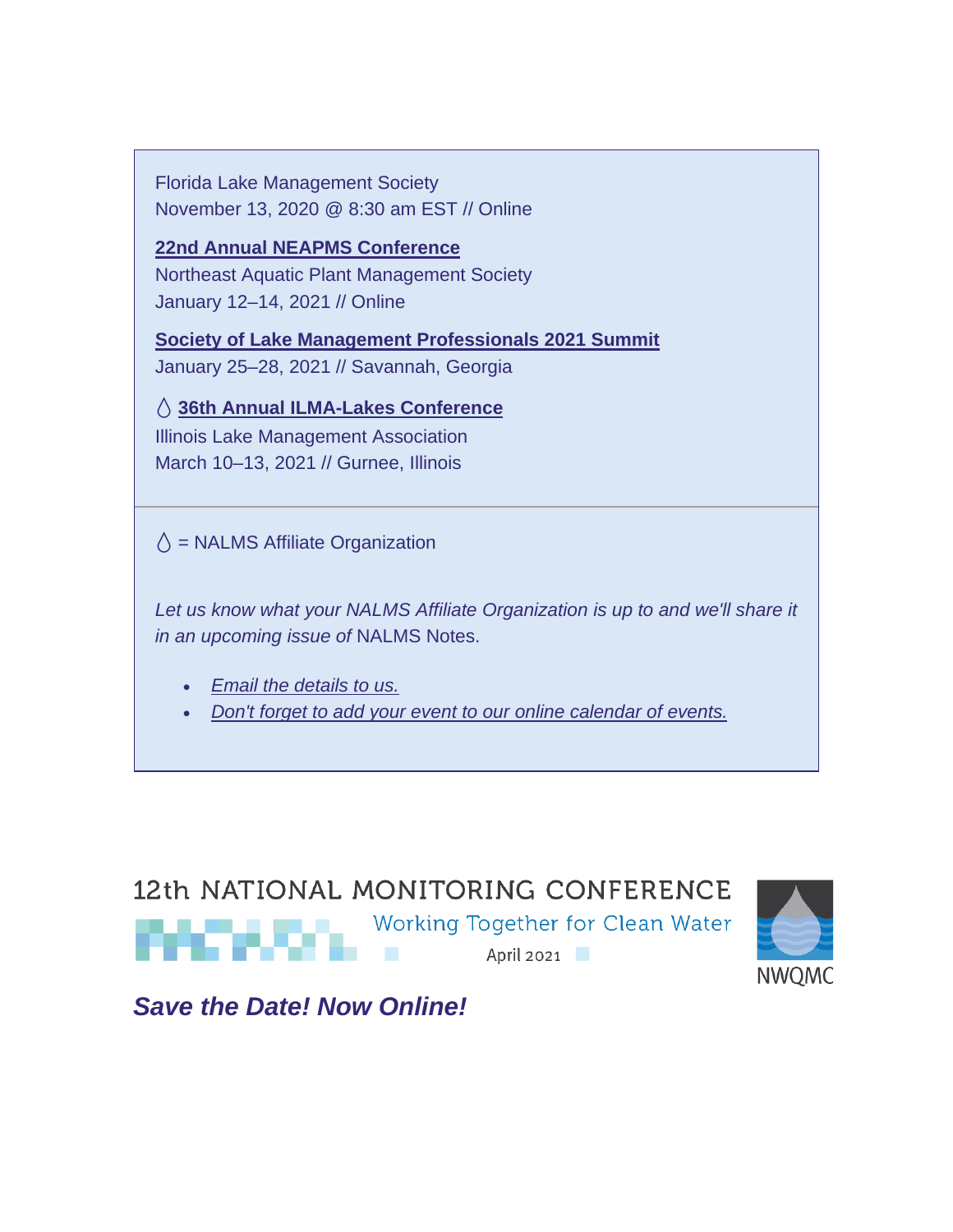**After careful consideration and in consultation with our partners and planning team, the NWQMC has decided to move the 12th National Monitoring Conference to an all virtual platform for the week of April 19, 2021.** All federal, state, tribal and local water professionals, nonprofits, academia, and volunteer citizen scientists are welcome at this important national forum. [Watch the website for updates.](https://urldefense.com/v3/__https:/nalms.us11.list-manage.com/track/click?u=dea191c828e06b171edfc6fe6&id=0d31c54612&e=d5d3c21044__;!!HXCxUKc!jLWSOUJL1H9O2QZ7rSTv9F2ZIckE55Bb3HeiitJBJZPeO2139kD4p68AtnruFMb0$)

# **Latest Articles from** *Lake and Reservoir Management*

*NALMS Student, Professional, Life and organizational memberships include full online access to Lake and Reservoir Management articles.*

### **[The economic value of research in managing invasive hydrilla in Florida](https://urldefense.com/v3/__https:/nalms.us11.list-manage.com/track/click?u=dea191c828e06b171edfc6fe6&id=9ceeabaa69&e=d5d3c21044__;!!HXCxUKc!jLWSOUJL1H9O2QZ7rSTv9F2ZIckE55Bb3HeiitJBJZPeO2139kD4p68Atplfk2fq$)  [public lakes](https://urldefense.com/v3/__https:/nalms.us11.list-manage.com/track/click?u=dea191c828e06b171edfc6fe6&id=9ceeabaa69&e=d5d3c21044__;!!HXCxUKc!jLWSOUJL1H9O2QZ7rSTv9F2ZIckE55Bb3HeiitJBJZPeO2139kD4p68Atplfk2fq$)**

Matthew A. Weber, Lisa A. Wainger, Nathan E. Harms & Geneviève M. Nesslage // Published online: 28 Oct 2020

### **[Contrasting long-term trends of chloride levels in remote and human](https://urldefense.com/v3/__https:/nalms.us11.list-manage.com/track/click?u=dea191c828e06b171edfc6fe6&id=f666f38839&e=d5d3c21044__;!!HXCxUKc!jLWSOUJL1H9O2QZ7rSTv9F2ZIckE55Bb3HeiitJBJZPeO2139kD4p68AtlU0eTTX$)[disturbed lakes in south-central Ontario, Canada](https://urldefense.com/v3/__https:/nalms.us11.list-manage.com/track/click?u=dea191c828e06b171edfc6fe6&id=f666f38839&e=d5d3c21044__;!!HXCxUKc!jLWSOUJL1H9O2QZ7rSTv9F2ZIckE55Bb3HeiitJBJZPeO2139kD4p68AtlU0eTTX$)**

Huaxia Yao, Andrew M. Paterson, April L. James, Christopher McConnell, Timothy Field, Ron Ingram, Dejian Zhang, Shelley E. Arnott & Scott N. Higgins // Published online: 07 Oct 2020

**[Recent trends in mountain lake primary production: evaluating the](https://urldefense.com/v3/__https:/nalms.us11.list-manage.com/track/click?u=dea191c828e06b171edfc6fe6&id=326ce91418&e=d5d3c21044__;!!HXCxUKc!jLWSOUJL1H9O2QZ7rSTv9F2ZIckE55Bb3HeiitJBJZPeO2139kD4p68AtkuvAjAD$)  [response to fish stocking relative to regional environmental stressors](https://urldefense.com/v3/__https:/nalms.us11.list-manage.com/track/click?u=dea191c828e06b171edfc6fe6&id=326ce91418&e=d5d3c21044__;!!HXCxUKc!jLWSOUJL1H9O2QZ7rSTv9F2ZIckE55Bb3HeiitJBJZPeO2139kD4p68AtkuvAjAD$)** Maria Eloisa Sia, Rebecca M. Doyle & Katrina A. Moser // Published online: 07 Oct 2020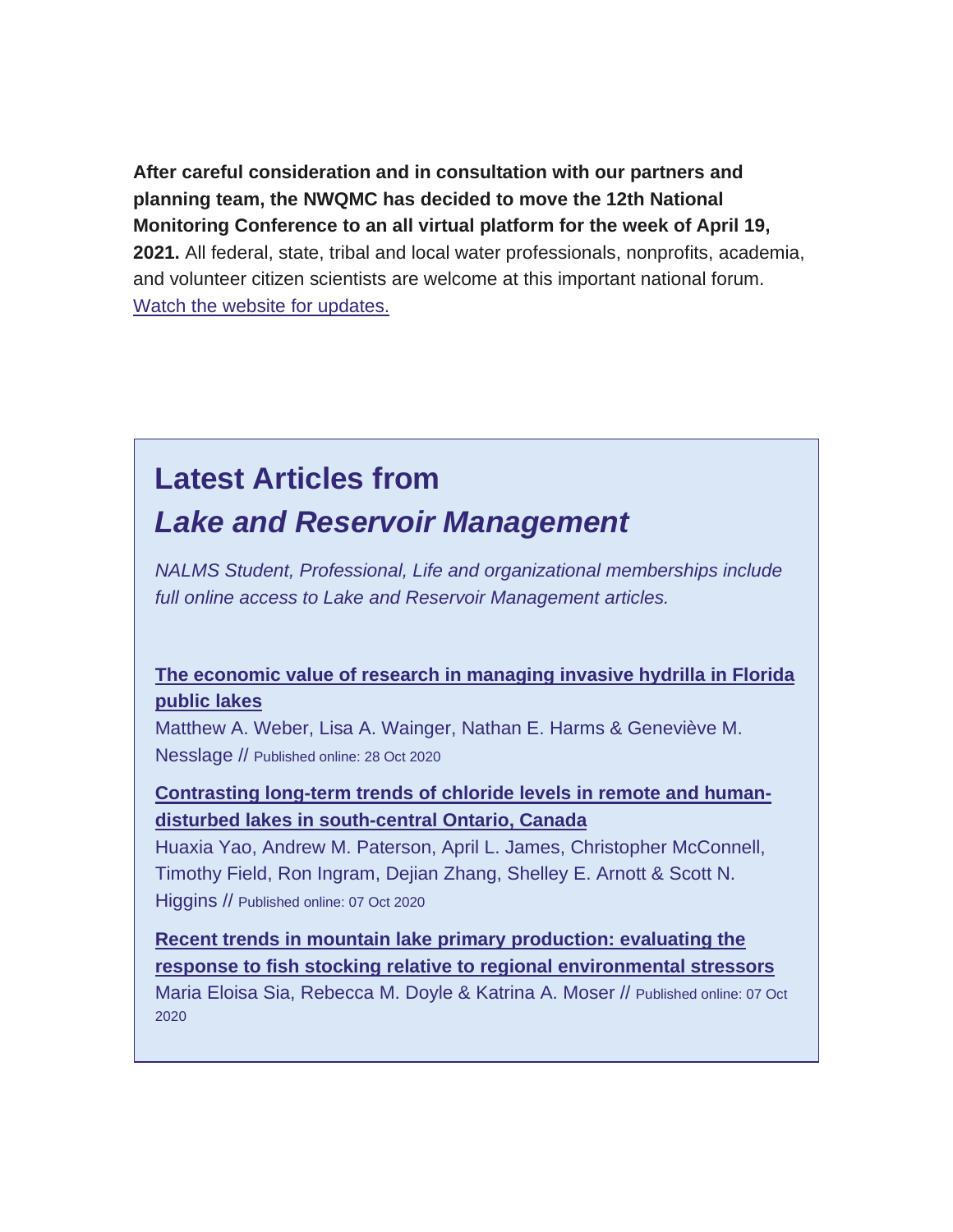## **[Long-term regional nutrient contributions and in-lake water quality](https://urldefense.com/v3/__https:/nalms.us11.list-manage.com/track/click?u=dea191c828e06b171edfc6fe6&id=b9dfe8cfae&e=d5d3c21044__;!!HXCxUKc!jLWSOUJL1H9O2QZ7rSTv9F2ZIckE55Bb3HeiitJBJZPeO2139kD4p68AtuAuYOIy$)  [trends for Lake Okeechobee](https://urldefense.com/v3/__https:/nalms.us11.list-manage.com/track/click?u=dea191c828e06b171edfc6fe6&id=b9dfe8cfae&e=d5d3c21044__;!!HXCxUKc!jLWSOUJL1H9O2QZ7rSTv9F2ZIckE55Bb3HeiitJBJZPeO2139kD4p68AtuAuYOIy$)**

Sayena Faridmarandi, Yogesh P. Khare & Ghinwa Melodie Naja // Published online: 22 Sep 2020

## **[Note: Rapid-assessment test strips: effectiveness for cyanotoxin](https://urldefense.com/v3/__https:/nalms.us11.list-manage.com/track/click?u=dea191c828e06b171edfc6fe6&id=d14afcaab1&e=d5d3c21044__;!!HXCxUKc!jLWSOUJL1H9O2QZ7rSTv9F2ZIckE55Bb3HeiitJBJZPeO2139kD4p68AtkiKiZWt$)  [monitoring in a northern temperate lake](https://urldefense.com/v3/__https:/nalms.us11.list-manage.com/track/click?u=dea191c828e06b171edfc6fe6&id=d14afcaab1&e=d5d3c21044__;!!HXCxUKc!jLWSOUJL1H9O2QZ7rSTv9F2ZIckE55Bb3HeiitJBJZPeO2139kD4p68AtkiKiZWt$)**

Jaime F. LeDuc, Victoria G. Christensen & Ryan P. Maki // Published online: 01 Sep 2020

# **Lake News**

### **[USEPA Launches New Version of How's My Waterway?](https://urldefense.com/v3/__https:/nalms.us11.list-manage.com/track/click?u=dea191c828e06b171edfc6fe6&id=59d426d7fd&e=d5d3c21044__;!!HXCxUKc!jLWSOUJL1H9O2QZ7rSTv9F2ZIckE55Bb3HeiitJBJZPeO2139kD4p68Atni68pa0$)**

"How's My Waterway was designed to provide the general public with information about the condition of their local waters based on data that states, federal, tribal, local agencies and others have provided to EPA."